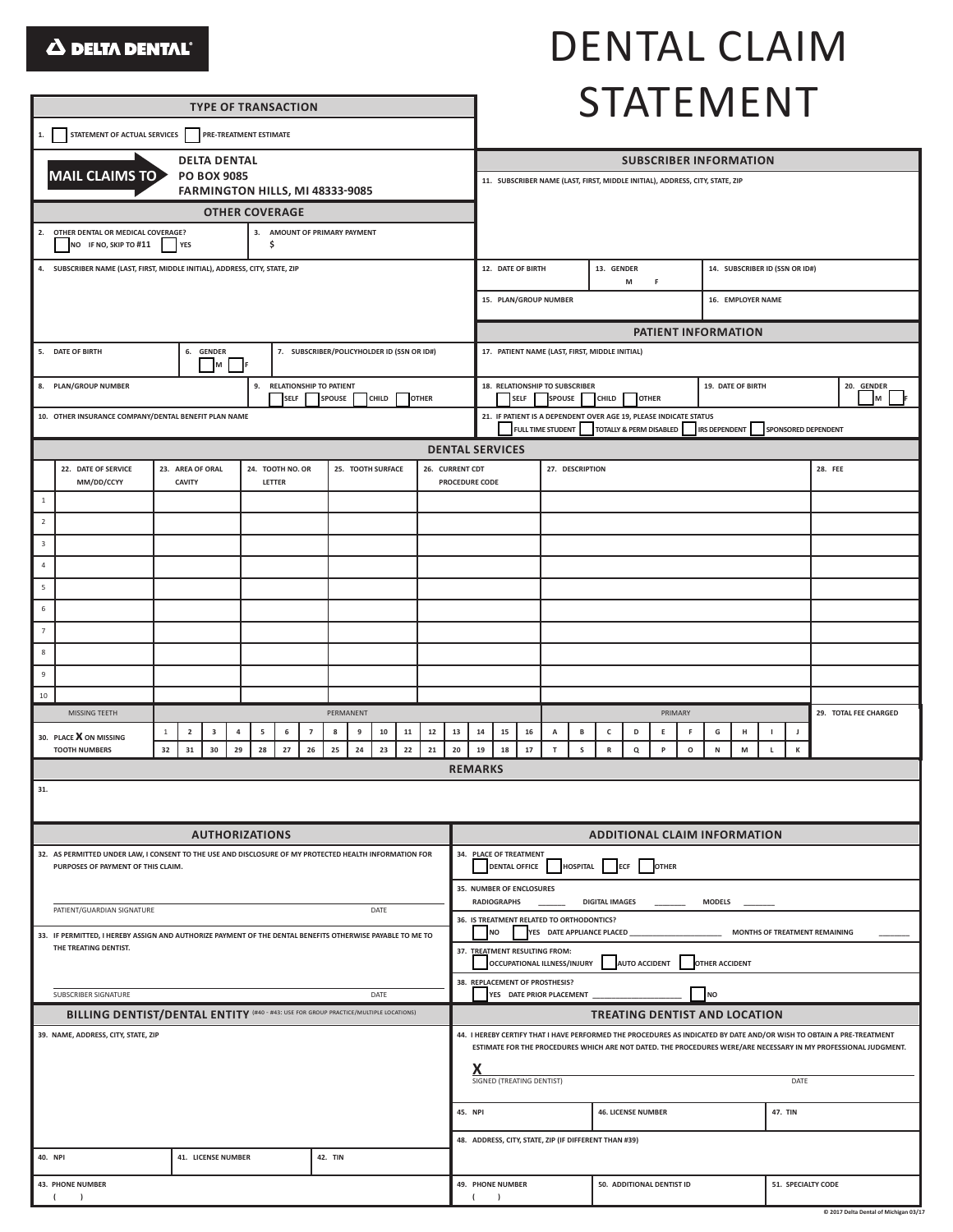For the fastest processing, submit claims electronically through our **Dental Office Toolkit**! It's free, easy, and available to all dentists. Check our Web sites for more information.

## INSTRUCTIONS FOR COMPLETING THE SCANNABLE CLAIM

Optical scanning of paper claims can decrease total processing time by two to three days over those claims that must be manually keyed.

#### **FOR CLAIMS TO BE OPTICALLY SCANNED:**

- **• Clearly type, hand write, or use a computer printer to enter information.**
- **• Use all upper-case (capital) letters, if possible.**
- **• Write, type, or print in black or blue pen/ink—do not use red or green ink or any color of highlighter.**
- **• Keep information within the correct field.**
- **• Make sure the typewriter or printer ribbon is dark and the print can be easily read.**
- **• Cover mistakes with line tape and print or type over—do not use liquid correction fluid.**
- **• Use paperclips to hold attachments whenever possible. Place stapled items only at the lower edge of the form.**

#### **FIELDS 2 THROUGH 21—PATIENT/SUBSCRIBER INFORMATION:**

- **• If the patient has dental coverage through another carrier(s), complete the other coverage section, fields #2 through #10 (if not, leave them blank). Fill in the amount of primary payment (#3) ONLY when the claim is billing for secondary benefits. Do not enter \$0 unless the primary carrier's determination of payment was \$0. DO NOT ATTACH the primary carrier's voucher.**
- **• Enter the patient's and subscriber's names in this order: last, first, middle initial. Do not use titles, such as Mrs. or Dr.**

#### **FIELDS 22 THROUGH 31—DENTAL SERVICES AND REMARKS:**

- **• Hand or machine print**
- **• When machine printing, double-space lines and enter information in between the correct column guidelines. Dates may be entered without separators (/).**
- **• Use current ADA CDT procedure codes.**
- **• Use the REMARKS section (#31) for information necessary to process the claim, such as non-standard COB, miscellaneous codes, codes for which Delta Dental requires a report, or supporting documentation that will assist in accurately processing the claim. Keep documentation within the designated field. Unnecessary documentation delays processing.**

#### **FIELDS 39 THROUGH 51—BILLING DENTIST AND TREATING DENTIST:**

- **• The dentist's name or business name entered in field #39 must match the name on file with Delta Dental.**
- **• Enter the license number and Tax Identification number (TIN) of the treating dentist in fields #46 and #47. Enter his/her National Provider Identifier (NPI) in field #45.**
- **• Fields #40 through #43 are optional for group practices or practices with more than one location who have more than one NPI, license number and/or TIN.**

#### **NOTICE TO ALL PARTIES COMPLETING THIS FORM:**

Any person who, with intent to defraud or knowing that he/she is facilitating a fraud against an insurer, submits an application or files a claim containing a false or deceptive statement is guilty of insurance fraud.

| <b>MAIL CLAIMS TO:</b>          | <b>MAIL INQUIRIES TO:</b>       | TELEPHONE FOR ELIGIBILITY AND BENEFIT INFO |  |  |  |  |  |  |
|---------------------------------|---------------------------------|--------------------------------------------|--|--|--|--|--|--|
| Delta Dental                    | Delta Dental                    | 800-524-0149                               |  |  |  |  |  |  |
| P.O. Box 9085                   | Attn: Customer Service          |                                            |  |  |  |  |  |  |
| Farmington Hills, MI 48333-9085 | P.O. Box 9089                   |                                            |  |  |  |  |  |  |
|                                 | Farmington Hills, MI 48333-9089 |                                            |  |  |  |  |  |  |

Delta Dental of Michigan www.deltadentalmi.com

Delta Dental of Ohio www.deltadentaloh.com

Delta Dental of Indiana www.deltadentalin.com Delta Dental of North Carolina www.deltadentalnc.com